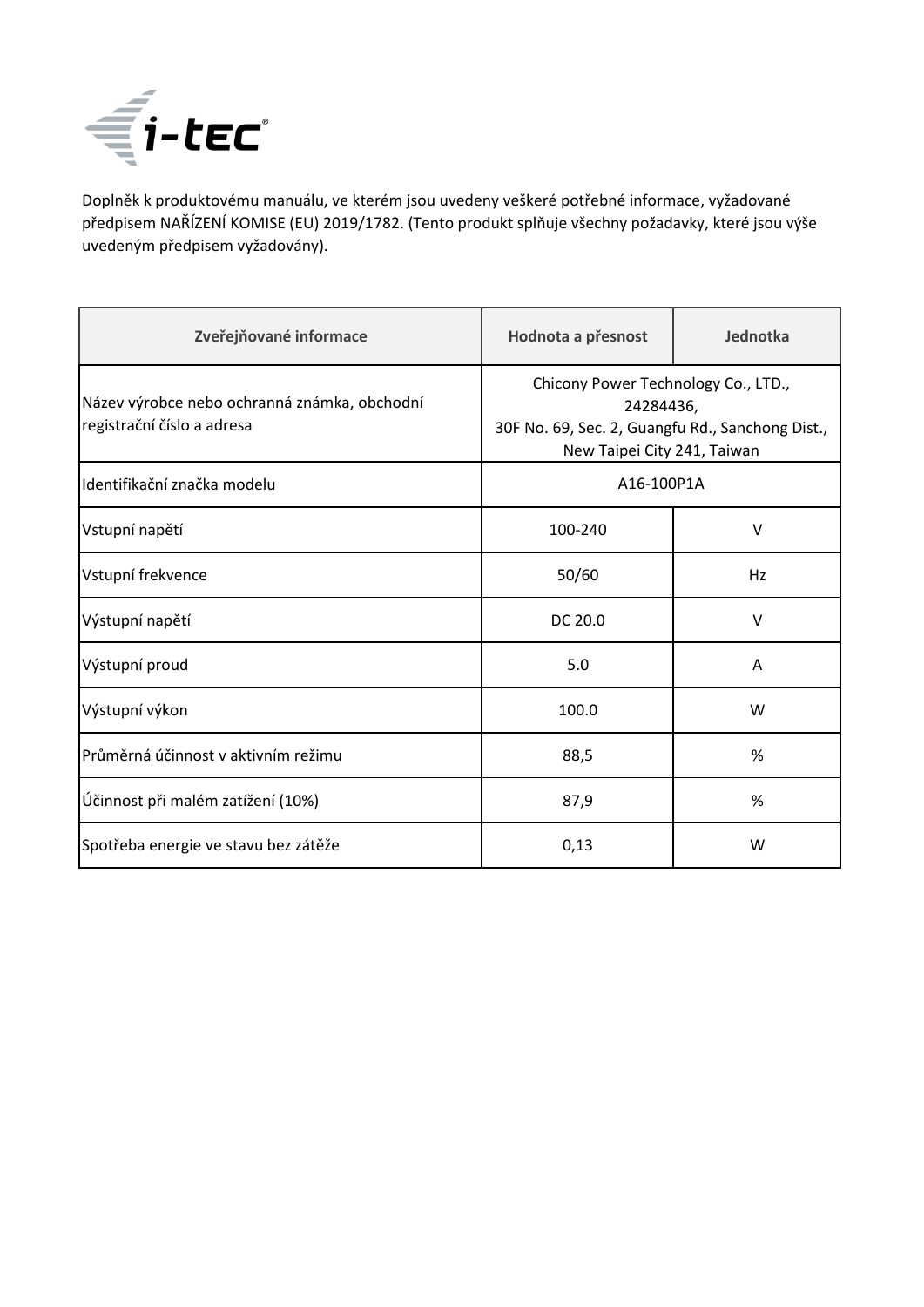

Amendment to user manual providing all necessary information required by COMMISSION REGULATION (EU) 2019/1782. (This product meets all the requirements laid down by the above regulation).

| <b>Information published</b>                                                     | <b>Value and precision</b>                                                                                                          | Unit   |
|----------------------------------------------------------------------------------|-------------------------------------------------------------------------------------------------------------------------------------|--------|
| Manufacturer's name or trade mark, commercial<br>registration number and address | Chicony Power Technology Co., LTD.,<br>24284436,<br>30F No. 69, Sec. 2, Guangfu Rd., Sanchong Dist.,<br>New Taipei City 241, Taiwan |        |
| Model identifier                                                                 | A16-100P1A                                                                                                                          |        |
| Input voltage                                                                    | 100-240                                                                                                                             | $\vee$ |
| Input AC frequency                                                               | 50/60                                                                                                                               | Hz     |
| Output voltage                                                                   | DC 20.0                                                                                                                             | $\vee$ |
| Output current                                                                   | 5.0                                                                                                                                 | A      |
| Output power                                                                     | 100.0                                                                                                                               | W      |
| Average active efficiency                                                        | 88,5                                                                                                                                | %      |
| Efficiency at low load (10 %)                                                    | 87,9                                                                                                                                | %      |
| No-load power consumption                                                        | 0,13                                                                                                                                | W      |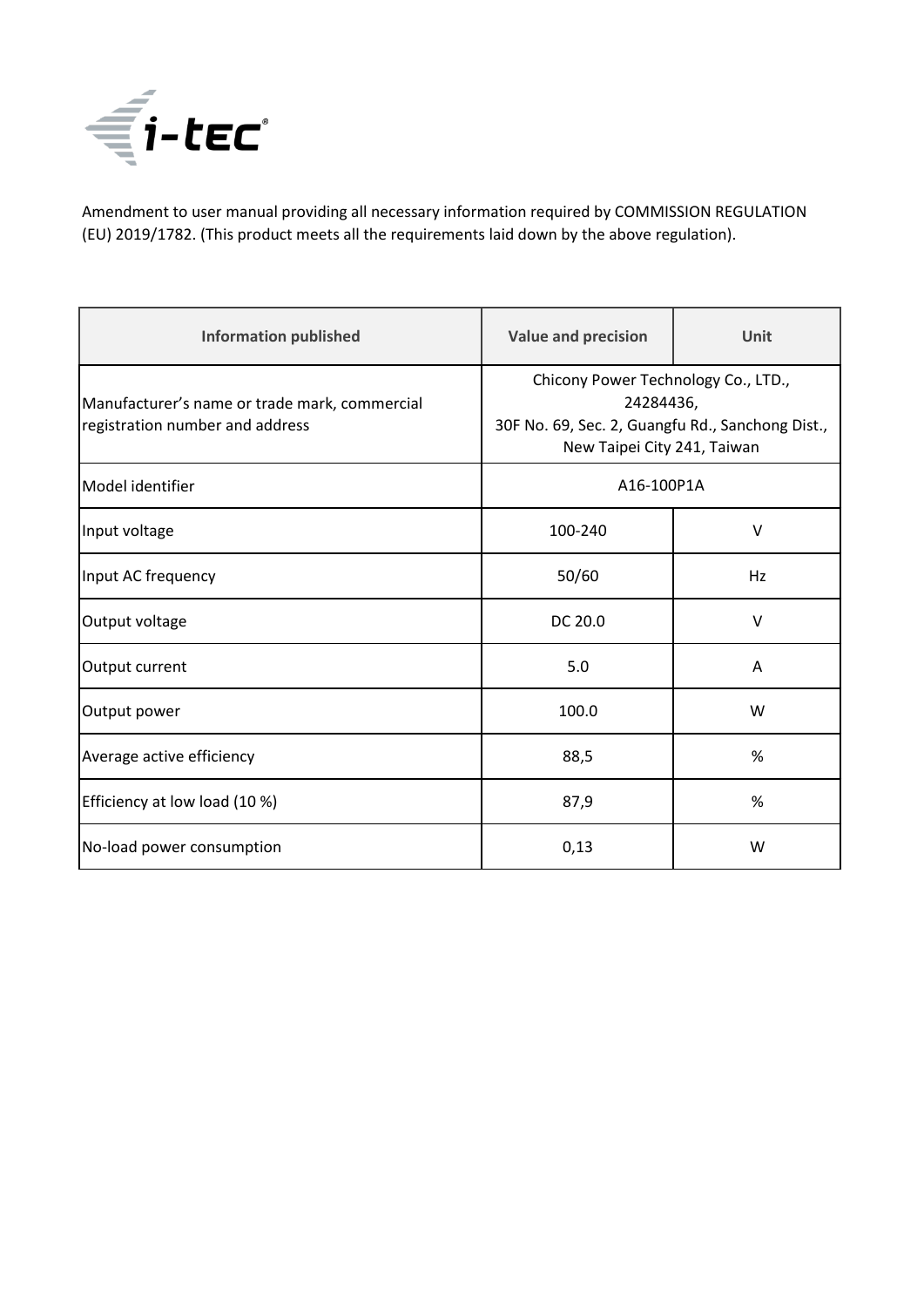

Ergänzung zum Produkthandbuch, in welchem alle erforderlichen Informationen aufgeführt sind, welche durch die Vorschrift VERORDNUNG DER KOMMISSION (EU) 2019/1782 verlangt werden. (Dieses Produkt erfüllt alle Anforderungen, welche durch die vorgenannte Vorschrift verlangt werden).

| Veröffentlichte Angaben                                                        | <b>Wert und Genauigkeit</b>                                                                                                         | <b>Einheit</b> |
|--------------------------------------------------------------------------------|-------------------------------------------------------------------------------------------------------------------------------------|----------------|
| Name oder Handelsmarke des Herstellers,<br>Handelsregisternummer und Anschrift | Chicony Power Technology Co., LTD.,<br>24284436,<br>30F No. 69, Sec. 2, Guangfu Rd., Sanchong Dist.,<br>New Taipei City 241, Taiwan |                |
| Modellkennung                                                                  | A16-100P1A                                                                                                                          |                |
| Eingangsspannung                                                               | 100-240                                                                                                                             | $\vee$         |
| Eingangswechselstromfrequenz                                                   | 50/60                                                                                                                               | Hz             |
| Ausgangsspannung                                                               | DC 20.0                                                                                                                             | $\vee$         |
| Ausgangsstrom                                                                  | 5.0                                                                                                                                 | A              |
| Ausgangsleistung                                                               | 100.0                                                                                                                               | W              |
| Durchschnittliche Effizienz im Betrieb                                         | 88,5                                                                                                                                | %              |
| Effizienz bei geringer Last (10 %)                                             | 87,9                                                                                                                                | %              |
| Leistungsaufnahme bei Nulllast                                                 | 0,13                                                                                                                                | W              |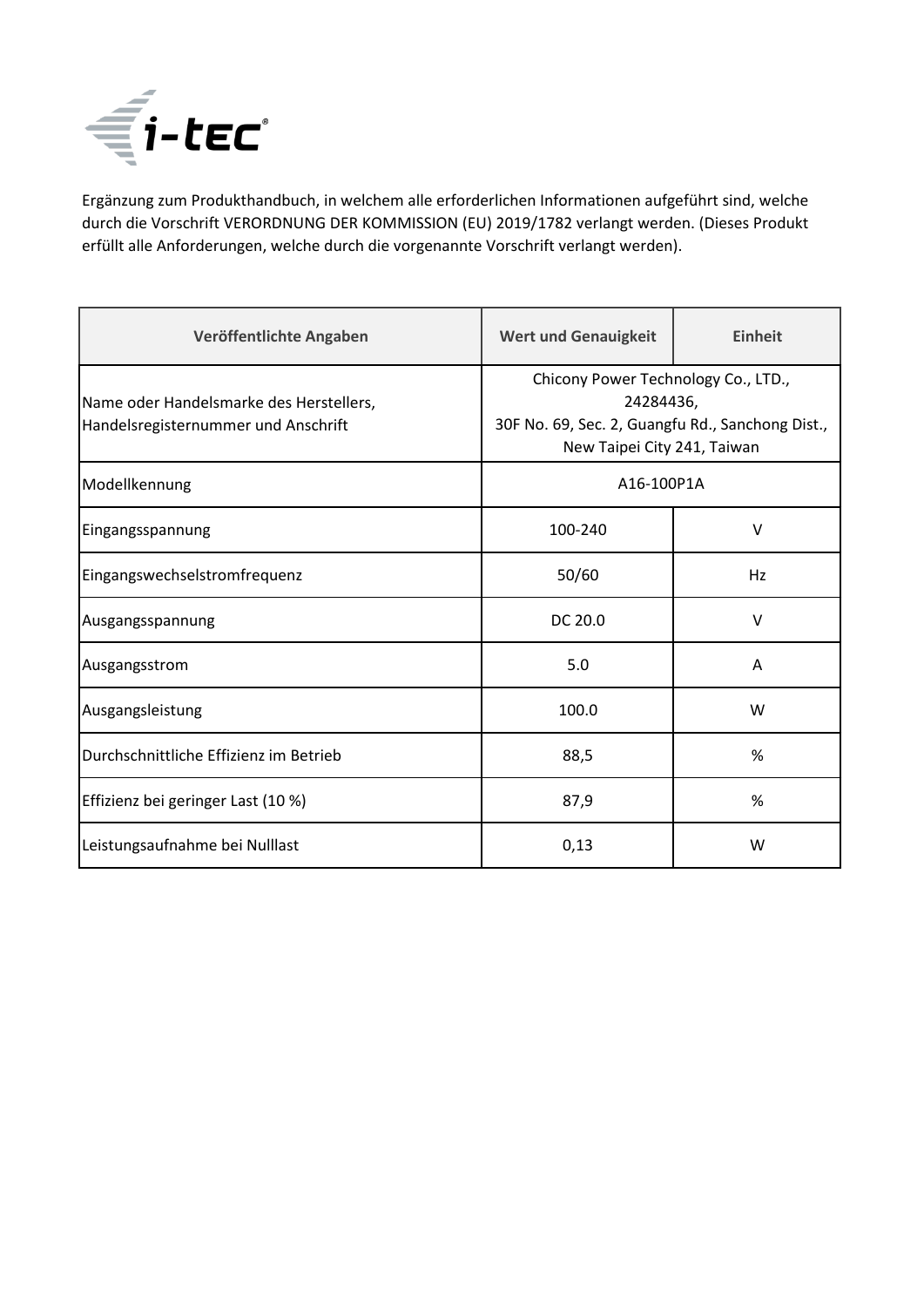

Avenant au manuel d'instructions dans lequel vous trouverez toutes les informations nécessaires exigées par le Règlement (UE) 2019/1782 de la Commission. (Ce produit satisfait à toutes les exigences qui sont fixées par la réglementation susmentionnée).

| Information publiée                                                                                             | Valeur et précision                                                                                                                 | Unité  |
|-----------------------------------------------------------------------------------------------------------------|-------------------------------------------------------------------------------------------------------------------------------------|--------|
| Raison sociale ou marque déposée, numéro<br>d'enregistrement au registre du commerce et adresse<br>du fabricant | Chicony Power Technology Co., LTD.,<br>24284436,<br>30F No. 69, Sec. 2, Guangfu Rd., Sanchong Dist.,<br>New Taipei City 241, Taiwan |        |
| Référence du modèle                                                                                             | A16-100P1A                                                                                                                          |        |
| Tension d'entrée                                                                                                | 100-240                                                                                                                             | $\vee$ |
| Fréquence du CA d'entrée                                                                                        | 50/60                                                                                                                               | Hz     |
| Tension de sortie                                                                                               | DC 20.0                                                                                                                             | $\vee$ |
| Courant de sortie                                                                                               | 5.0                                                                                                                                 | A      |
| Puissance de sortie                                                                                             | 100.0                                                                                                                               | W      |
| Rendement moyen en mode actif                                                                                   | 88,5                                                                                                                                | %      |
| Rendement à faible charge (10 %)                                                                                | 87,9                                                                                                                                | %      |
| Consommation électrique hors charge                                                                             | 0,13                                                                                                                                | W      |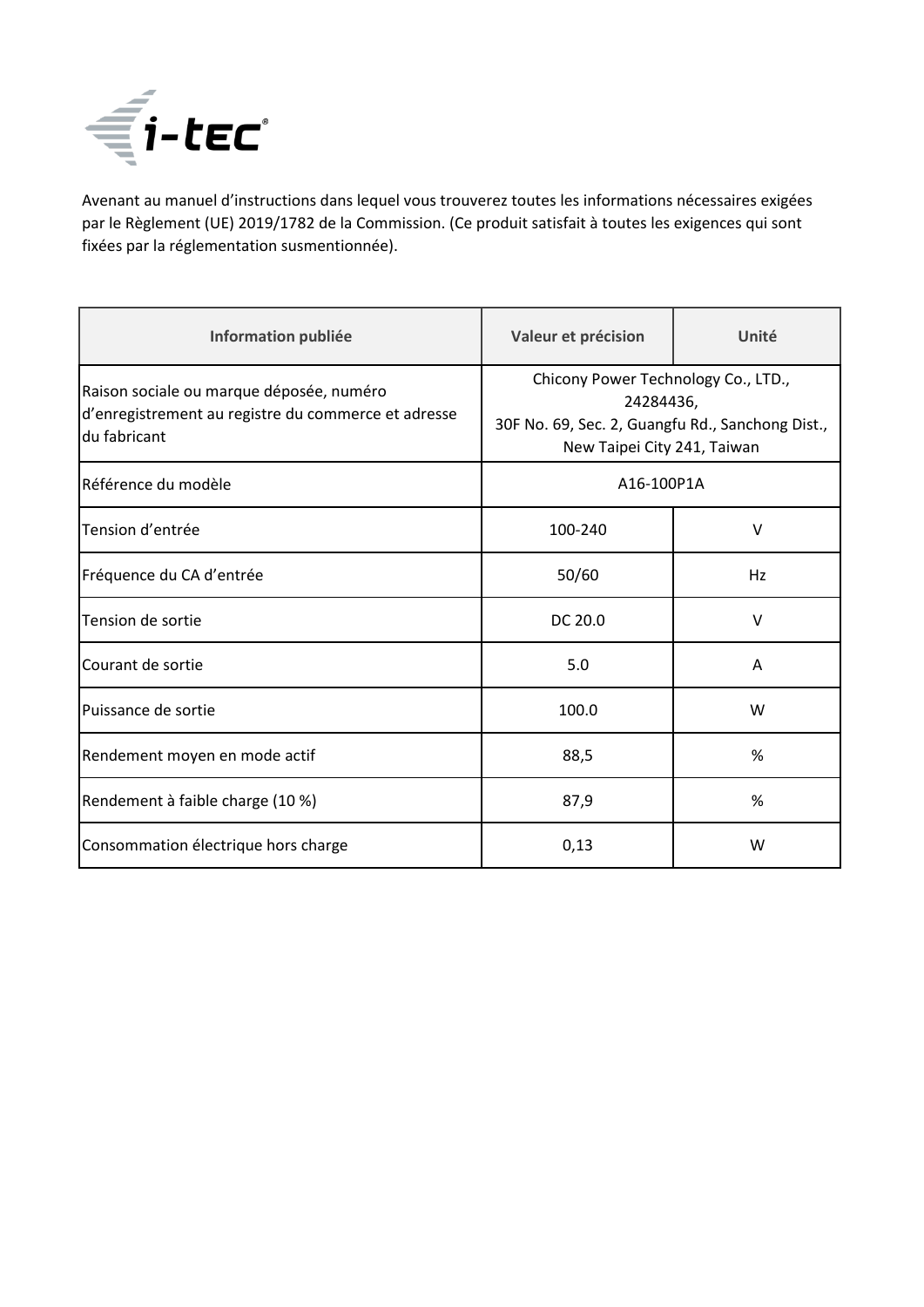

Complemento del manual del producto que incluye todas las informaciones necesarias, exigidas por el REGLAMENTO (UE) 2019/1782 DE LA COMISIÓN. (Este producto cumple todos los requerimientos que exige en reglamento antes citado).

| Información publicada                                                       | Valor y precisión                                                                                                                   | Unidad |
|-----------------------------------------------------------------------------|-------------------------------------------------------------------------------------------------------------------------------------|--------|
| Nombre o marca, número del registro mercantil y<br>dirección del fabricante | Chicony Power Technology Co., LTD.,<br>24284436,<br>30F No. 69, Sec. 2, Guangfu Rd., Sanchong Dist.,<br>New Taipei City 241, Taiwan |        |
| Identificador del modelo                                                    | A16-100P1A                                                                                                                          |        |
| Tensión de entrada                                                          | 100-240                                                                                                                             | $\vee$ |
| Frecuencia de la CA de entrada                                              | 50/60                                                                                                                               | Hz     |
| Tensión de salida                                                           | DC 20.0                                                                                                                             | $\vee$ |
| Intensidad de salida                                                        | 5.0                                                                                                                                 | A      |
| Potencia de salida                                                          | 100.0                                                                                                                               | W      |
| Eficiencia media en activo                                                  | 88,5                                                                                                                                | %      |
| Eficiencia a baja carga (10 %)                                              | 87,9                                                                                                                                | %      |
| Consumo eléctrico en vacío                                                  | 0,13                                                                                                                                | W      |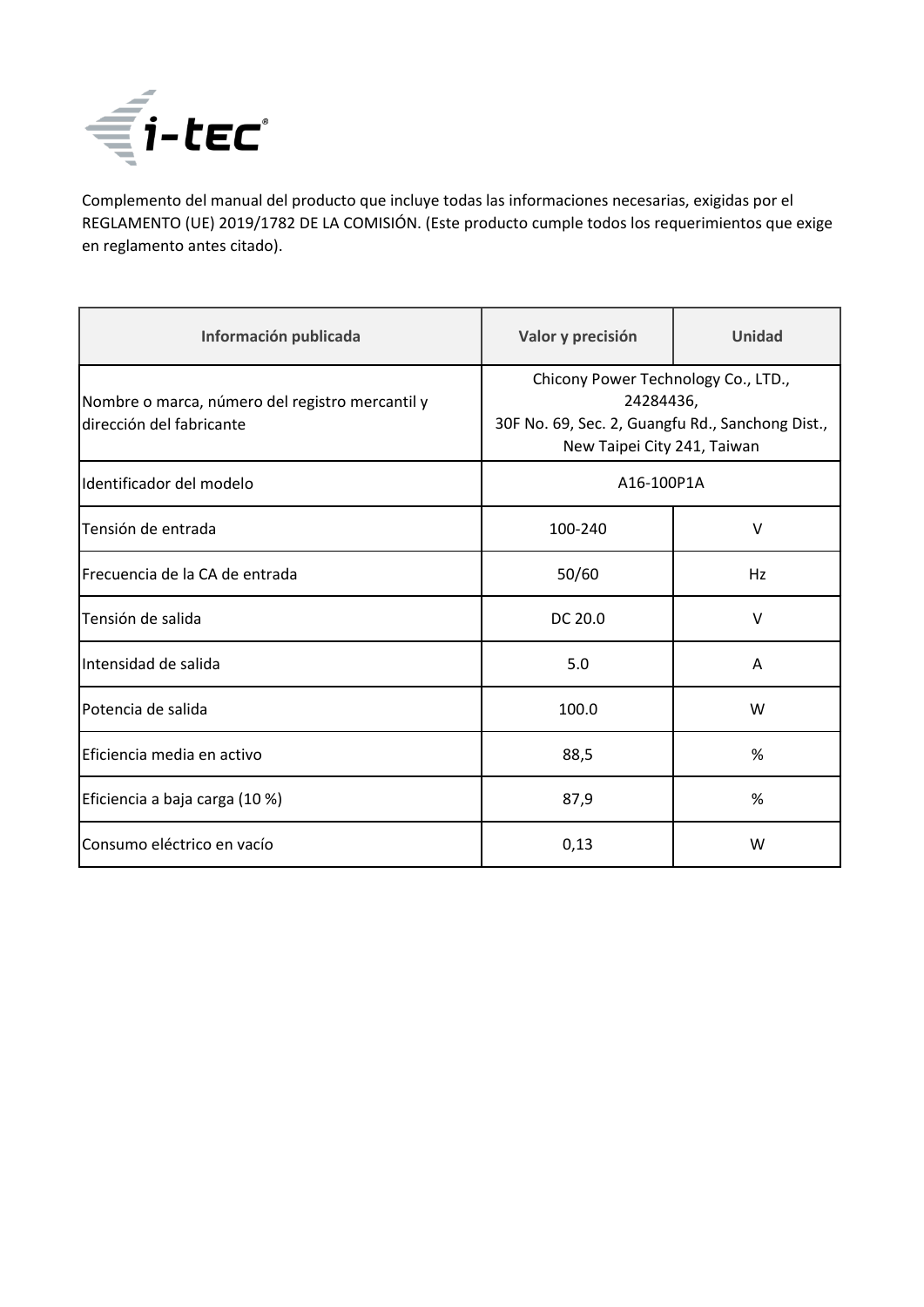

Integrazione al manuale sui prodotti nel quale sono riportate tutte le necessarie informazioni dettagliate prescritte dal REGOLAMENTO (UE) 2019/1782 DELLA COMMISSIONE. (Questo prodotto soddisfa tutti i requisiti previsti dalla norma di cui sopra).

| Informazioni pubblicate                                                                                        | Valore e precisione                                                                                                                 | Unità  |
|----------------------------------------------------------------------------------------------------------------|-------------------------------------------------------------------------------------------------------------------------------------|--------|
| Nome o marchio del fabbricante, numero di iscrizione<br>nel registro delle imprese e indirizzo del fabbricante | Chicony Power Technology Co., LTD.,<br>24284436,<br>30F No. 69, Sec. 2, Guangfu Rd., Sanchong Dist.,<br>New Taipei City 241, Taiwan |        |
| Identificativo del modello                                                                                     | A16-100P1A                                                                                                                          |        |
| Tensione di ingresso                                                                                           | 100-240                                                                                                                             | $\vee$ |
| Frequenza di ingresso CA                                                                                       | 50/60                                                                                                                               | Hz     |
| Tensione di uscita                                                                                             | DC 20.0                                                                                                                             | $\vee$ |
| Corrente di uscita                                                                                             | 5.0                                                                                                                                 | Α      |
| Potenza di uscita                                                                                              | 100.0                                                                                                                               | W      |
| Rendimento medio in modo attivo                                                                                | 88,5                                                                                                                                | %      |
| Rendimento a basso carico (10 %)                                                                               | 87,9                                                                                                                                | %      |
| Potenza assorbita nella condizione a vuoto                                                                     | 0,13                                                                                                                                | W      |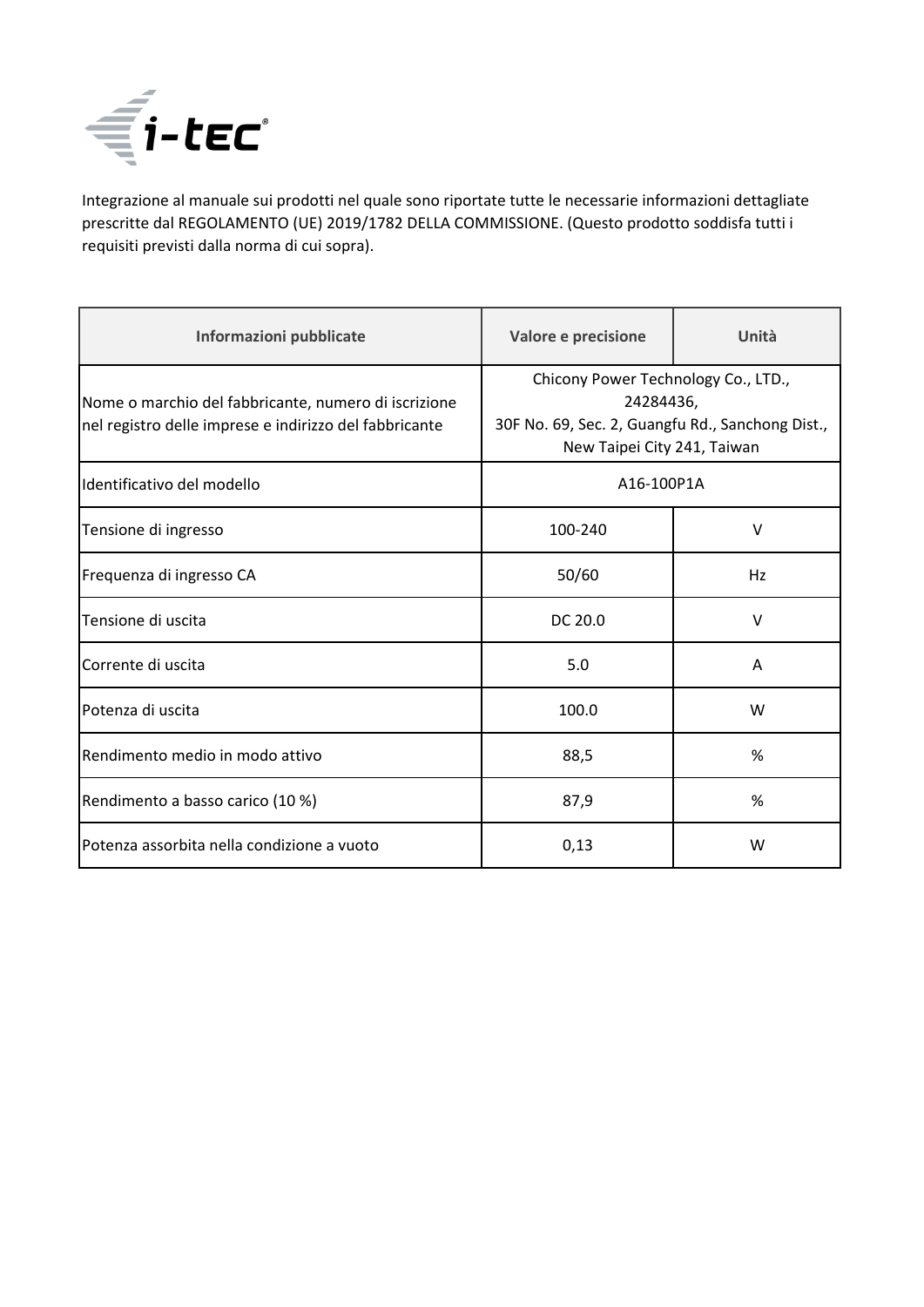

Uzupełnienie instrukcji produktu, która zawiera wszystkie niezbędne informacje wymagane w ROZPORZĄDZENIU KOMISJI (UE) 2019/1782. (Ten produkt spełnia wszystkie wymagania określone przez powyższe rozporządzenie).

| Publikowane informacje                                                   | Wartość i stopień<br>dokładności                                                                                                    | Jednostka |
|--------------------------------------------------------------------------|-------------------------------------------------------------------------------------------------------------------------------------|-----------|
| Nazwa lub znak towarowy producenta, numer rejestru<br>handlowego i adres | Chicony Power Technology Co., LTD.,<br>24284436,<br>30F No. 69, Sec. 2, Guangfu Rd., Sanchong Dist.,<br>New Taipei City 241, Taiwan |           |
| Identyfikator modelu                                                     | A16-100P1A                                                                                                                          |           |
| Napięcie wejściowe                                                       | 100-240                                                                                                                             | $\vee$    |
| Wejściowa częstotliwość prądu przemiennego                               | 50/60                                                                                                                               | Hz        |
| Napięcie wyjściowe                                                       | DC 20.0                                                                                                                             | $\vee$    |
| Prąd wyjściowy                                                           | 5.0                                                                                                                                 | A         |
| Moc wyjściowa                                                            | 100.0                                                                                                                               | W         |
| Średnia sprawność podczas pracy                                          | 88,5                                                                                                                                | %         |
| Sprawność przy niskim obciążeniu (10 %)                                  | 87,9                                                                                                                                | %         |
| Zużycie energii w stanie bez obciążenia                                  | 0,13                                                                                                                                | W         |